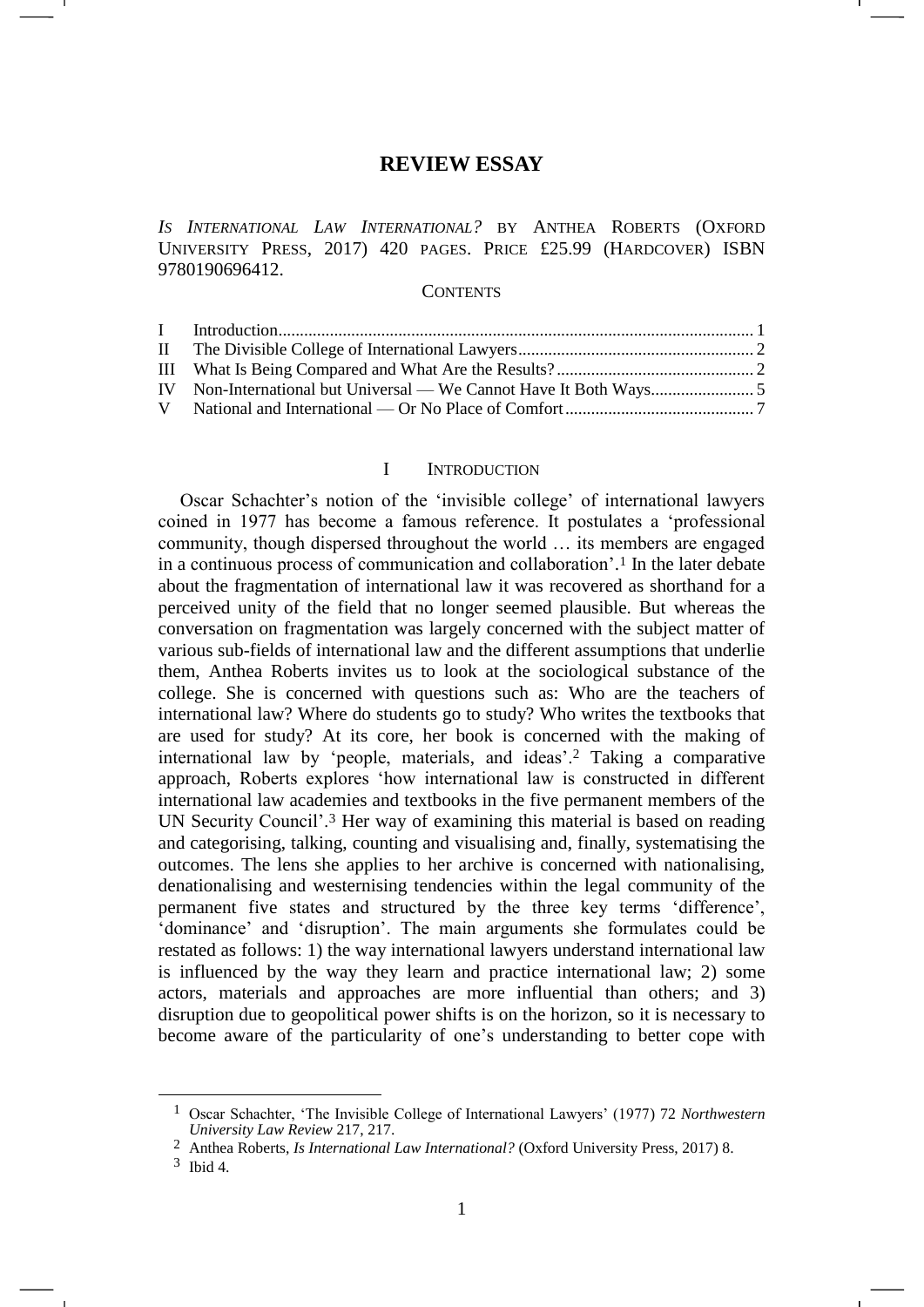changes to come.<sup>4</sup> In order to capture the findings of her research, Roberts leaves us with the catchphrase of the 'divisible college of international lawyers', describing a scholarly field, divided along national communities, that is by no means committed to the same understanding of international law, but which instead collectively produces a plurality of accounts of international law.

### II THE DIVISIBLE COLLEGE OF INTERNATIONAL LAWYERS

Roberts' most important contribution is to direct our attention to the centres of knowledge production in international law, namely elite university law schools and widely distributed textbooks. It is from these sources, the teachers and the books, that the interpretations, understandings, applications and approaches to international law emerge. Roberts' analysis gives substance to the sense that there are certain gatekeepers to the divisible college, and that most professionals populating the contemporary field have come through them. Considering the prominent role education plays in knowledge production, Roberts' book provides a long overdue inquiry into the patterns and forces of the making of international lawyers. As Martti Koskenniemi states in the foreword of the book:

International law did not descend from the sky to settle our conflicts or to provide a 'neutral framework' for our debates. Its rules and institutions, ideas and symbols, its cultural and professional mores bear the history of a divided and unjust world. It would be a miracle if that burden were not borne also in the professional education that we carry and reproduce as part of what we do. But thanks to Roberts, we can no longer pretend to be in ignorance about that matter …5

According to Roberts' analysis there are multiple centres of knowledge production in international law and they are constituted and reproduced by means of dominance in language, historical configurations of centre and periphery, as well as geopolitical strategies. By the end of the book we are left with the looming prospect of a large-scale power shift in favour of China and Russia, so that the necessity of engaging with rival accounts becomes ever greater.

### III WHAT IS BEING COMPARED AND WHAT ARE THE RESULTS?

In the preface, Roberts gives us an insight into her background and her reasons for writing this book. When she recounts her experience of teaching international law in the United States she walks the reader through a process of realisation that ended in the question of whether there actually was such a thing called international law. Uncertainty about the answer 'led to a crisis of confidence: just what had I been teaching all these years?'<sup>6</sup> From the very first pages Roberts invites us to go on a journey with her, a journey with a starting point familiar to many teachers of international law. Thus, instead of locating her work in distinction to other works of contemporary scholarship, she recounts a problem she encountered, a problem that required her to halt and reflect. Since

1

<sup>4</sup> Ibid 5.

<sup>5</sup> Martti Koskenniemi, 'Foreword' in Anthea Roberts, *Is International Law International?* (Oxford University Press, 2017) xiii, xvi.

<sup>6</sup> Roberts, above n [2,](#page-0-0) xxi.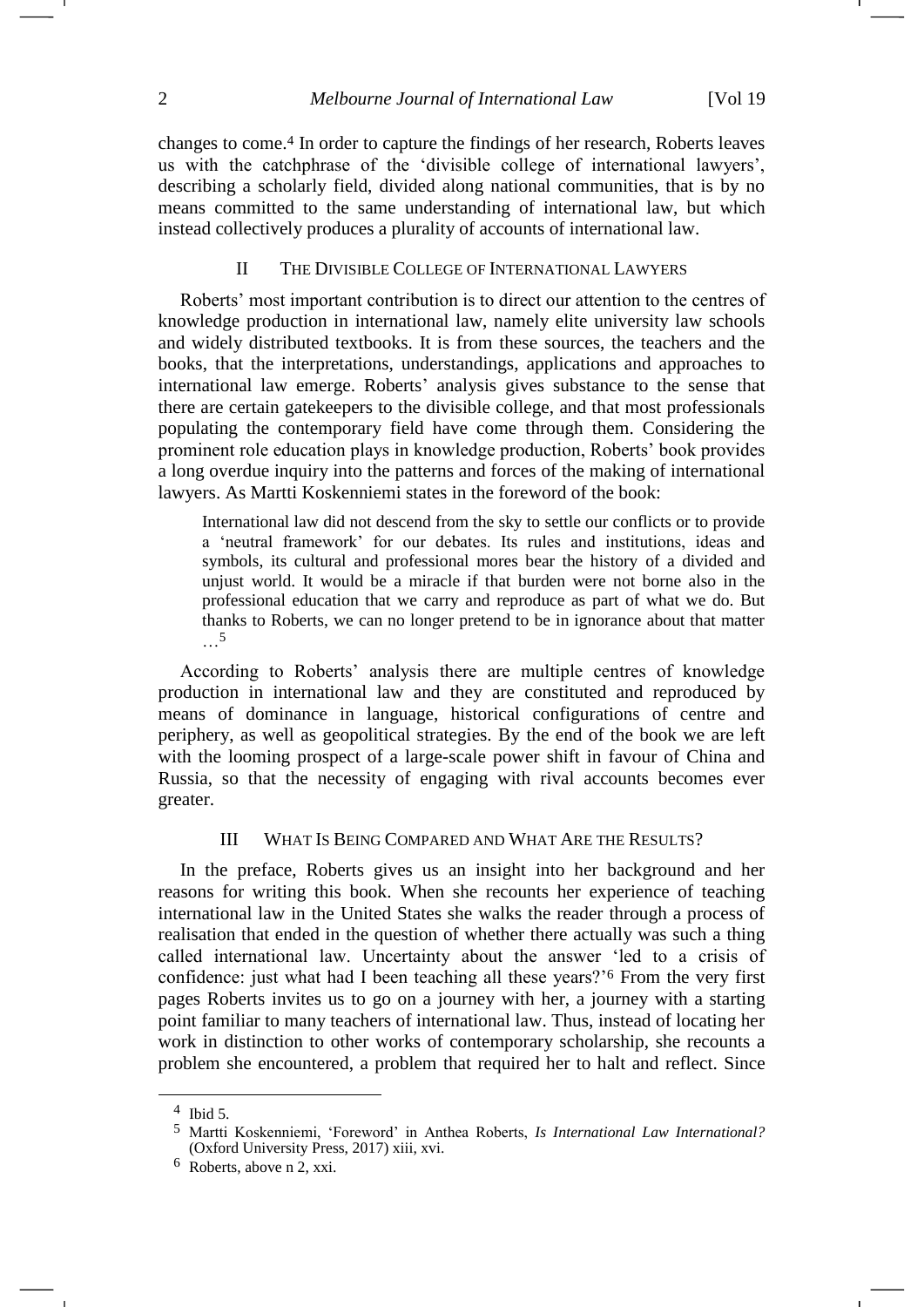### 2018] *Review Essay* 3

the problem she describes is profound and cannot easily be resolved, open reflection about it can appear as inadequacy. How can you be teaching and practising international law if you do not even know what it is? In this sense, Roberts makes herself vulnerable in asking the question out loud, but it is the sincerity of the question that makes her account compelling.

How, then, does Roberts approach this question? She describes her project as 'identifying a constellation of factors that I believe reflect and reinforce similarities and differences in how international lawyers in different states understand and approach international law'<sup>7</sup> in order to '[provide] a window into the sociology of international law as a transnational legal field'.<sup>8</sup> Within this agenda she positions herself as pursuing research in comparative international law, as well as within the field of sociological approaches to law, explicitly building on Pierre Bourdieu and the sociology of the legal field.<sup>9</sup> Roberts categorises and compares academics and textbooks along national lines in order to show differences in understandings and relies on Bourdieu's notion of 'social capital' to explain the incentives for individuals to adopt a particular understanding.

To get a better handle on how the analysis proceeds I will try to distil the elements of the comparison. A comparative framework, at a minimum, contains two 'things' that are compared (*comparata*) in some common respect (*tertium comparationis*). <sup>10</sup> In Roberts' analysis the *comparata* are the interpretations, understandings, applications and approaches to international law in/of the five permanent member states of the Security Council. The *teritum comparationis* are nationalising, denationalising and westernising tendencies as identified in the structure and content of various textbooks, as well as routes of legal education, both in the flow of students, as well as in academic profiles.<sup>11</sup> Nationalising and denationalising tendencies tie into the larger theme of the book by describing more or less exposure to other national legal cultures and indicating the level of openness towards them, whereby the more open is considered the better.<sup>12</sup> The result of the comparison are the three main arguments stated above, which map onto the terms difference, dominance and disruption.<sup>13</sup>

Examples from the book give an idea of how this framework is put to work. Roberts describes the academic landscape by tracing where students and academics study and teach and the incentives that affect their choices. The US academy is reluctant to hire professionals who obtained their first law degree

<sup>7</sup> Ibid 47.

<sup>8</sup> Ibid xxii.

<sup>9</sup> Roberts, above n [2,](#page-0-0) 23, citing Pierre Bourdieu, 'The Force of Law: Toward a Sociology of the Juridical Field' (1987) 38 *Hastings Law Journal* 805.

<sup>10</sup> Ralph Weber, '"How to Compare?" — On the Methodological State of Comparative Philosophy' (2013) 8 *Philosophy Compass* 593, 595.

<sup>&</sup>lt;sup>11</sup> Although the selected law schools and the studies underlying the flow of students have no specific focus on international law, the broader picture of knowledge production is likely to be representative of international law.

<sup>12</sup> Roberts, above n [2,](#page-0-0) 67.

 $13$  1) The way international lawyers understand international law is influenced by the way they learn and practice international law; 2) some actors, materials and approaches are more influential than others; and 3) disruption due to geopolitical power shifts is on the horizon, so there is a necessity to become aware of the particularity of our understanding to better cope with changes to come. Ibid 5.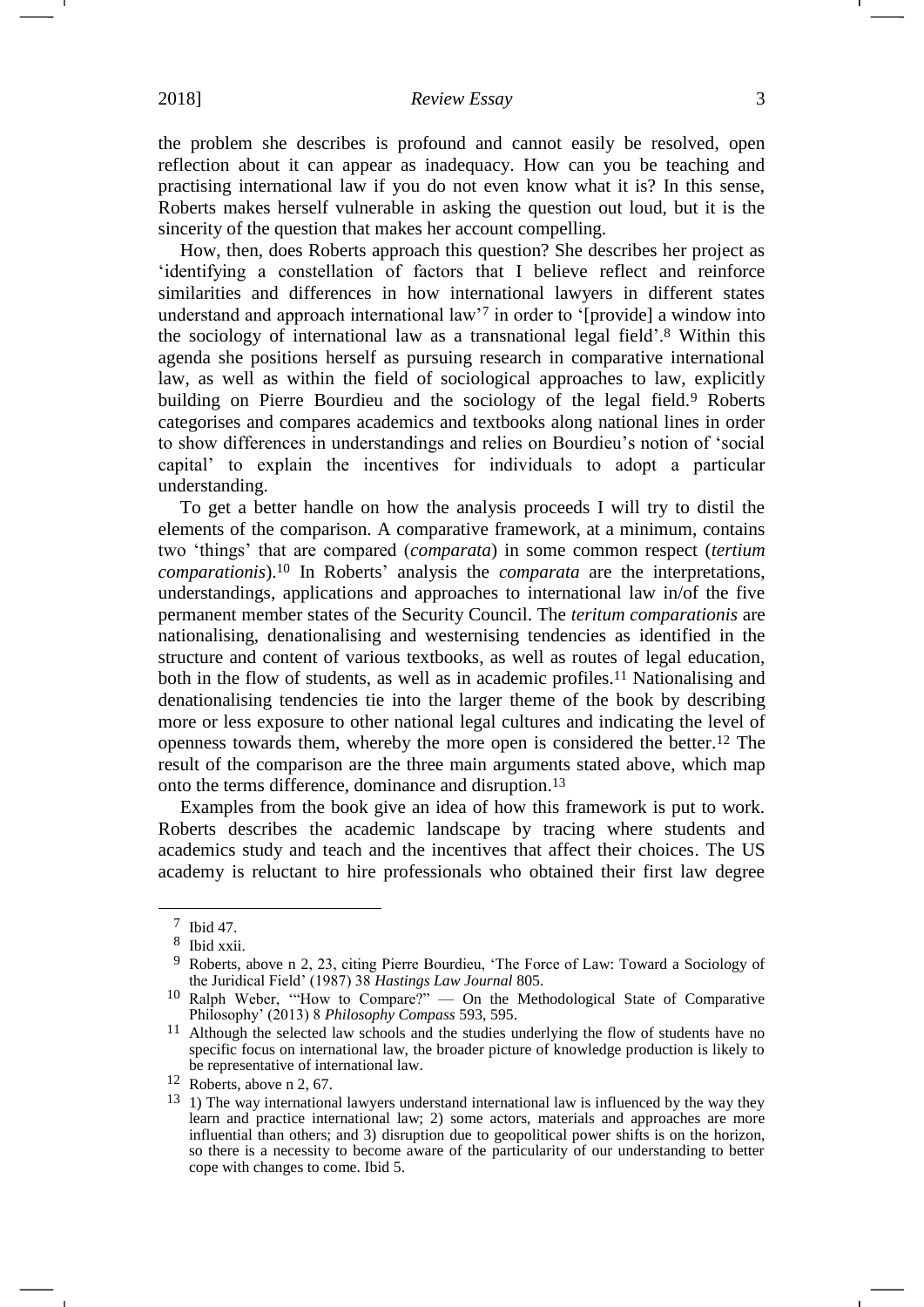outside the US, a nationalising tendency.<sup>14</sup> As a result, students in the US are unlikely to be exposed to other legal cultures and will construct their understanding of law accordingly. By contrast, 74 per cent of members of law faculties in the United Kingdom have obtained their first degree outside the UK, a denationalising tendency.<sup>15</sup> Thus, the hiring priorities in the respective places shape the way international lawyers approach and understand their discipline all the way from their exposure as students, to the making of their own trajectory as professionals. Similarly, Roberts follows the global flow of students and finds the centres and peripheries of international legal thought.<sup>16</sup> She identifies the five Western states that hosted almost half of travelling students in 2012, and contrasts the finding with the top 10 states of origin of travelling students. She finds that 7 out of 10 are non-Western.<sup>17</sup> Putting the two angles together shows a nationalised US academy, compared to a more denationalised UK academy. The flow of students shows that both countries are centres of international legal education, so that their particular understandings have a dominant position within the broader field of international law, a westernising tendency. Ultimately, Roberts identifies multiple cores and peripheries, centred around native languages and legal families that, unsurprisingly, run along former colonial ties.<sup>18</sup> The familiar pattern that emerges shows that bodies travel in one direction, whereas ideas travel the opposite way.<sup>19</sup>

A different image emerges from Russian and Chinese academia. The former is characterised as a closed system that exhibits nationalised tendencies in both the flow of students and faculty. The Russian landscape of international law has little exposure to non-Russian understandings. Its faculty almost exclusively holds law degrees from within Russia and only a small number of Russian students go abroad to study, though Roberts identifies tendencies of change.<sup>20</sup> The Chinese numbers point to a great difference in scholars holding their first law degree from abroad (4 per cent) and those holding law degrees from more than one country (41 per cent). <sup>21</sup> China's numbers are explained through national policies encouraging nationals to study abroad with the goal to 'better equipping its lawyers to protect China's national interests'. <sup>22</sup> Thus, while the Russian national understandings appear to be operating in an even more secluded silo

<sup>14</sup> Ibid 80.

<sup>15</sup> Ibid 81.

<sup>16</sup> It should be mentioned, as Roberts does, that the numbers relied upon are taken from a United Nations Educational, Scientific and Cultural Organization ('UNESCO') study tracing the flow of students for tertiary education in general combined with a UNESCO study tracing the flow of law students in 35 states: Ibid 52. These numbers might be representative of students of international law, however, the original studies were based on a broader data set.

<sup>&</sup>lt;sup>17</sup> The top five destinations for students completing a tertiary degree outside their home country are identified as the United States, the United Kingdom, France, Australia and Germany. Ibid 54.

<sup>18</sup> Ibid 53, 57–9.

<sup>19</sup> See J M Blaut, *The Colonizer's Model of the World: Geographical Diffusionism and Eurocentric History* (Guilford Press, 1993).

<sup>20</sup> Roberts, above n [2,](#page-0-0) 73–6.

<sup>21</sup> Ibid 73.

<sup>22</sup> Ibid 79.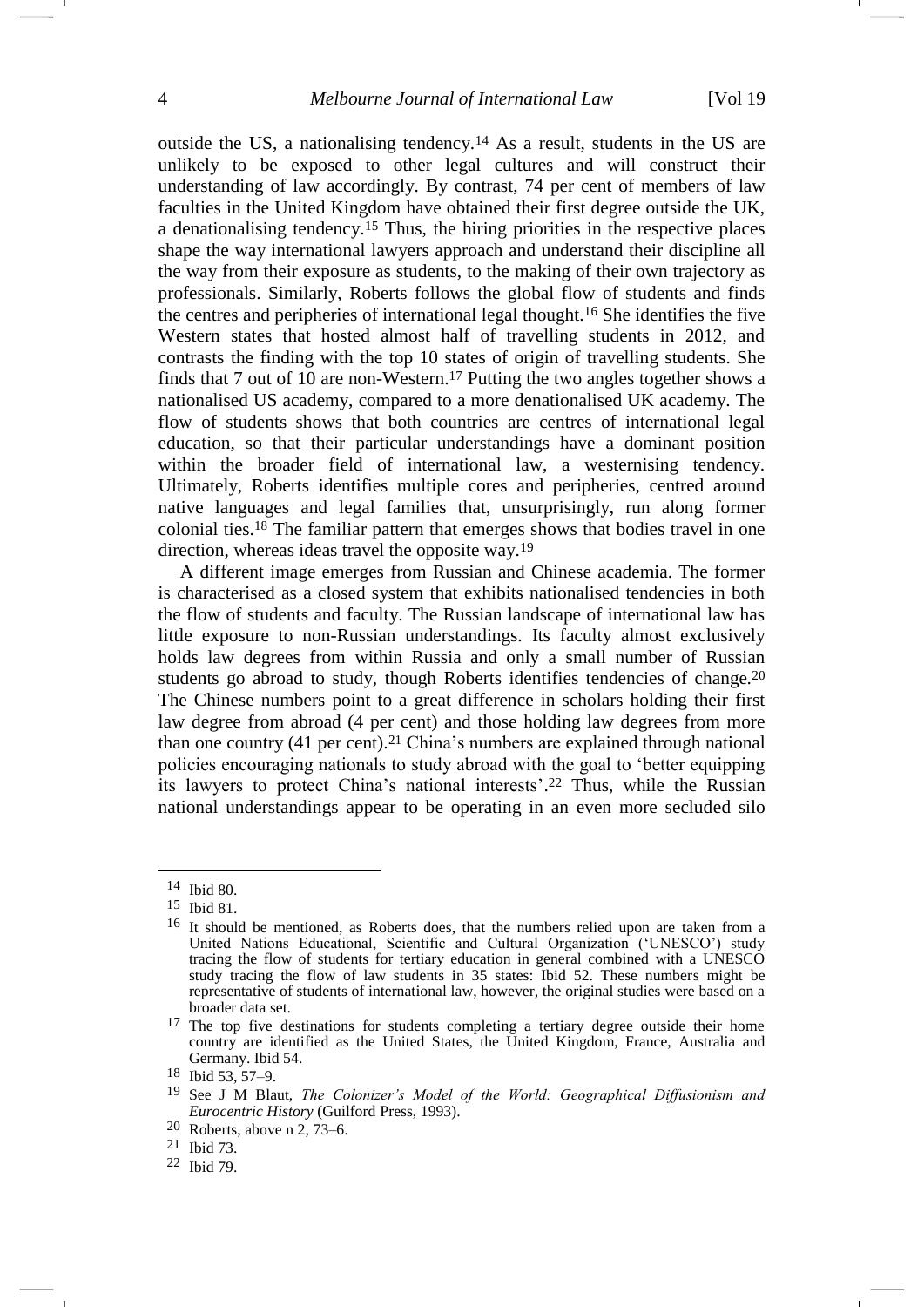than the US academy, Chinese scholars actively seek exposure to Western approaches, which cannot not be said vice versa.

Roberts' analysis of international law textbooks comes to a similar result, and lays the groundwork for the final chapter of the book 'Disruptions Leading to a Competitive World Order'. After drawing out the distinction in the various approaches to international law, Roberts predicts a significant change in geopolitical power that affords a prominent place to both China and Russia. 23 Thus, the ultimate finding of the book is a call for more engagement with other (so far not so dominant) approaches and a call to denationalise the academy, to be better prepared for the future.

### IV NON-INTERNATIONAL BUT UNIVERSAL — WE CANNOT HAVE IT BOTH WAYS

I agree with Roberts when she says that '[i]n the end, engaging in a dialogue across communities … at least permits awareness of diverse perspectives within a common debate'. <sup>24</sup> However, I would also argue that awareness of difference is not enough if the consequences of finding a pluralist landscape remain obscure. Roberts holds that: 'taking an intellectually honest look … means acknowledging in a pluralist — or realist — way that there *may not* be just one universal way of understanding and applying international law'. 25

Similarly, she states:

A descriptive observation that certain international law values are not universal as a matter of origin, or universally accepted as a matter of sociological fact, does not necessitate a normative position that these values *should not* be recognized as universally applicable.26

The 'may not' and 'should not' indicates an indecisiveness on the possibility of universality, a possibility that I believe comparative international law does not support. Whereas Roberts readily answers the question of the book's title — *Is International Law International?* — in the negative, she is reluctant to answer the question whether international law is or can be universal.<sup>27</sup> I suggest that the unsubstantiated distinction between international and universal within the book allows Roberts to have it both ways.<sup>28</sup> Despite challenging the international character of the discipline, she has not fully discarded the assumption of a transcendental/universal, international law. Further scrutinising the idea of

<u>.</u>

-1

<sup>23</sup> For example, Roberts holds that: 'In terms of the Western/non-Western balance, US leadership in some areas, such as international economic law, now appears in doubt and may result in greater attention being paid to the practices of certain non-Western states, most notably China'. Ibid 12.

<sup>24</sup> Ibid 231.

<sup>25</sup> Ibid 22 (emphasis added).

<sup>26</sup> Ibid 21 (emphasis added).

<sup>27</sup> Roberts expresses this unequivocally: 'Yet is international law international in reality? Not particularly, is my answer — at least, not in the way that it tends to be conceptualized by international law academics in different states and in the international law textbooks and casebooks that they use'. Ibid 1.

<sup>28</sup> A point can be made that it is possible to understand international law as a vaguely definable common object (*Gegenstand*) of any analysis undertaken in relation to it, but this cannot be confused with consistency in assumptions about the methodology to study it or the content of rules and norms.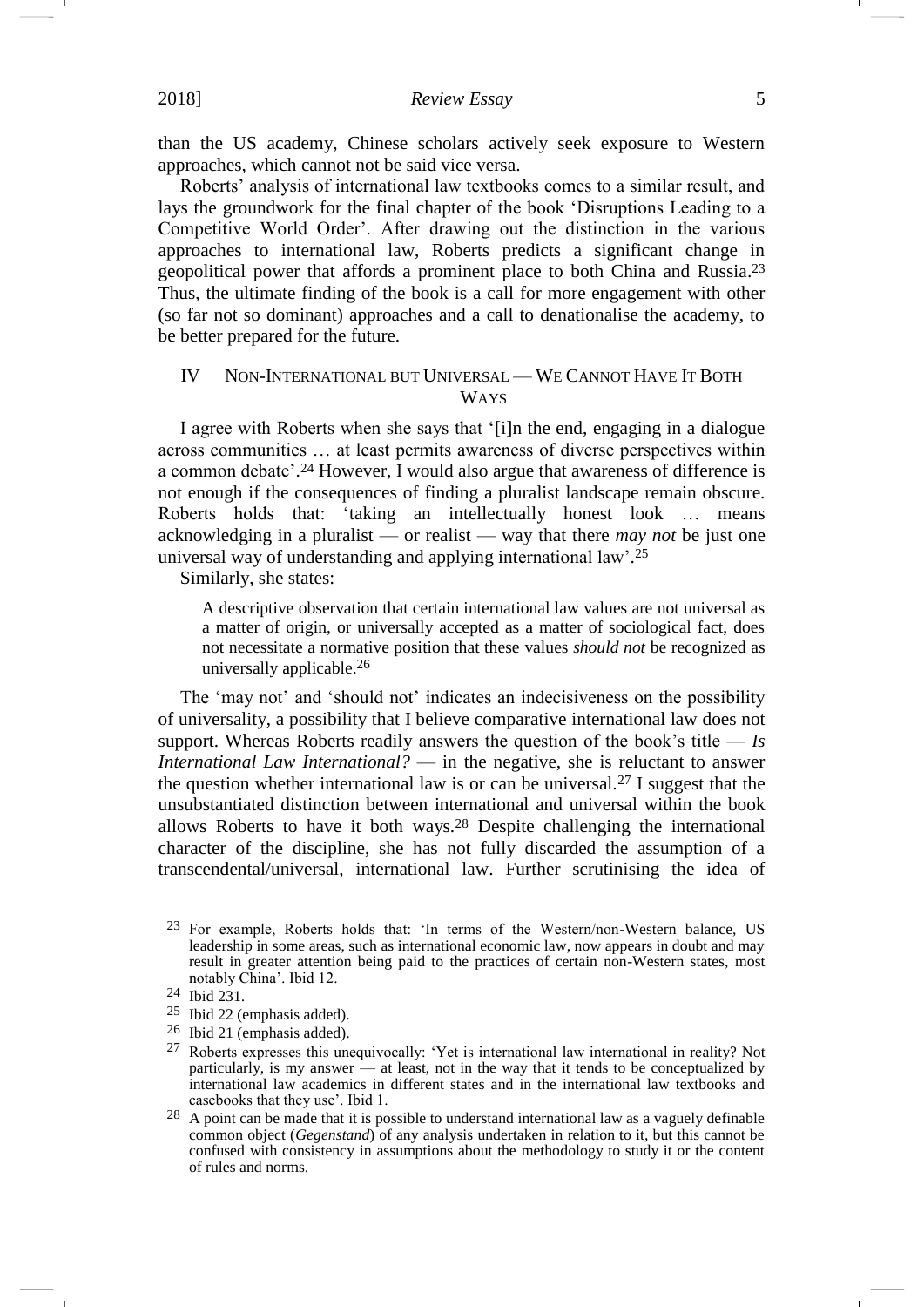comparative international law helps us to see that the implications of Roberts' argument go further than the book takes them.

Comparative international law, in the way it is applied in Roberts' book, cannot rest on the stable benchmark of a universal international law. From the very beginning she relies on a plurality of 'approaches and understandings' rather than just one, so that there is no room for a single law. Pierre Legrand describes the relationship between comparativism and one law as follows: 'comparativism … disputes the possibility and opportunity of one-law-for-all, alleged uniformity entailing the unwarrantable destruction of space's spatiality and of time's temporality'. <sup>29</sup> Taking a sociological look at the field of international legal education pays tribute to precisely the situatedness of knowledge that Legrand is referring to. It is not because different communities simply disagree as a matter of choice. The difference stems from different ways of meaning-making. A commitment to the universality of international law, however, demands a stable benchmark that defines the universal: a 'one-law-forall'.

On the one hand, Roberts does not want to give up the possibility of deciding '[w]hether a given position reflects international law', assuming its content can be abstractly determined.<sup>30</sup> On the other hand, she relies on the idea of 'epistemic communities' due to which international lawyers 'see that world [of international law] through the prism of their location and thus understand international law differently depending on where they are situated'. <sup>31</sup> The notion of an epistemic or interpretive community indicates that the production of knowledge as the means of meaning-making is idiosyncratic and thus incommensurable. As a consequence, there can be no stable, cross-cutting component from which to determine the content of an international norm. Through the metaphor of language Roberts demonstrates that she is not speaking of different accents, but of genuinely different languages.<sup>32</sup> David Kennedy's work on the categories of law and culture in relation to the internationalist sensibility helps to point out the problem.<sup>33</sup> In Kennedy's account, 'culture and cultural difference precede the move to law, exist external to it as a constant challenge or threat, or live below it, beneath the veil of the sovereign state', 34 whereas 'cosmopolitan international law would not be another culture, one culture among many, but would have no cultural content, no subjective or political preferences of its own'. <sup>35</sup> If we take the interpretive community to be an expression of culture that produces its idiosyncratic understanding of law, a universal international law that does not stand for 'subjective or political preferences' can no longer be upheld. While Roberts' claim is 'that there may

<sup>29</sup> Pierre Legrand, 'Jameses at Play: A Tractation on the Comparison of Laws' (2017) 65(Special Issue) *American Journal of Comparative Law* 1, 2.

<sup>30</sup> Roberts, above n [2,](#page-0-0) 22.

<sup>31</sup> Ibid 11.

<sup>32</sup> Ibid 3.

<sup>33</sup> See David Kennedy, 'New Approaches to Comparative Law: Comparativism and International Governance' [1997] *Utah Law Review* 545.

<sup>34</sup> Ibid 552.

<sup>35</sup> Ibid 565.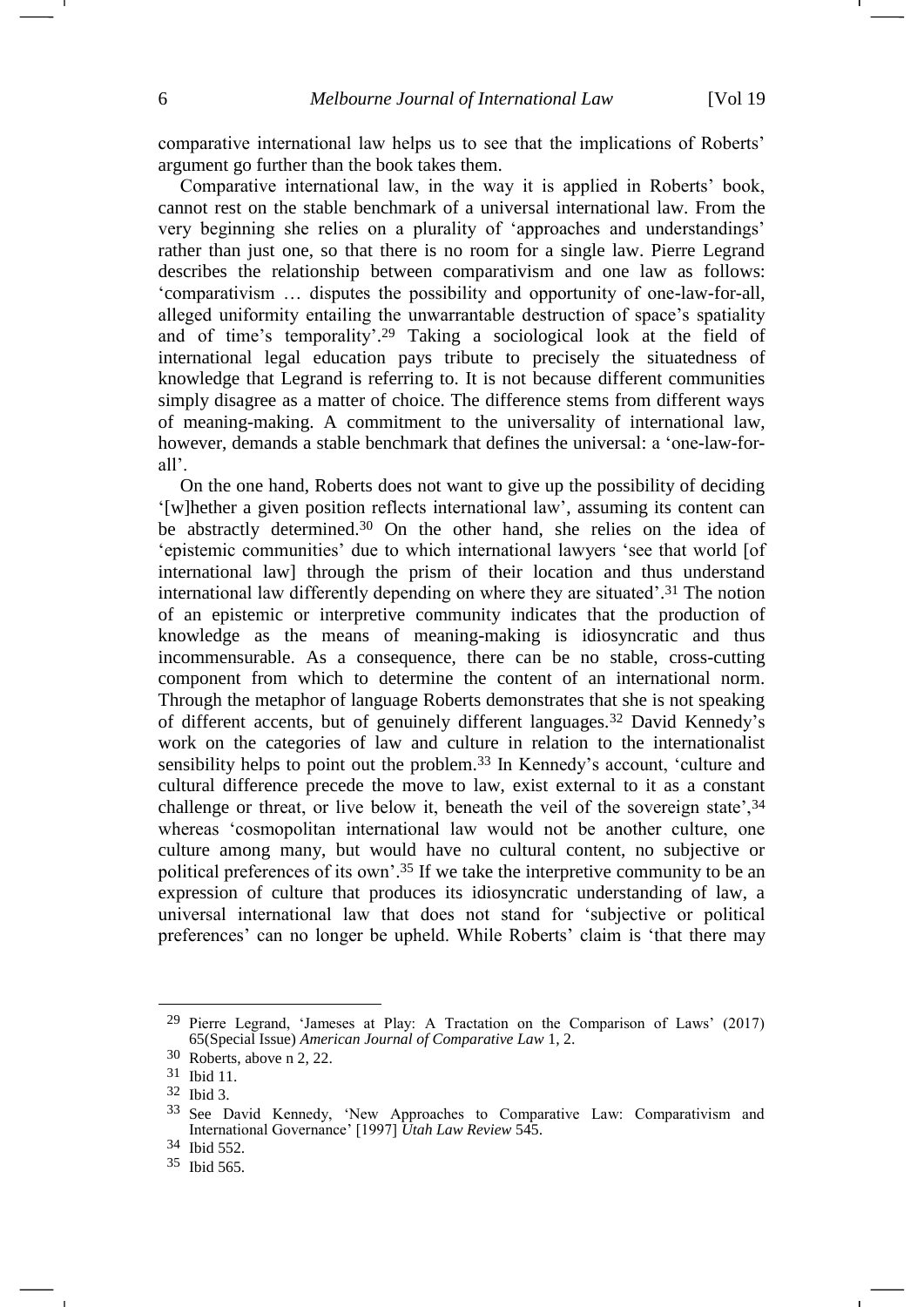## 2018] *Review Essay* 7

not be just one universal way of understanding and applying international law', 36 I would suggest the better claim is that there 'cannot be' such understanding.

Insisting on this distinction between 'may not' and 'cannot' might appear captious, but it points to a fundamental problem in how we learn and teach international law. Almost 30 years after the publication of *From Apology to Utopia: the Structure of International Law*, <sup>37</sup> students of international law are still being taught the abstract content of international legal rules as if it could be determined and applied rightly or wrongly. In the introductory chapter to the new book *Comparative International Law*, Roberts et al write:

On issues from treaty interpretation to the content of customary international law, different states and international bodies may set forth different interpretations of the same rules, sometimes strategically, other times unaware of the differences. In some cases, these varying interpretations may subsist with minimal attention, while in others they may change or destabilize the international rules themselves.38

The idea of changing or destabilising a rule is guided by the assumption that at some point there was a definite meaning. This, however, can only be the case if we think along a timeline in which one particular understanding was taken as the determined, universal understanding, but now — further down the timeline — this meaning has been called into question. What Roberts shows in her sociological study is that this is not the case. There is no such prior moment in which all was one. Textbooks in different parts of the world were always marked by differences that convey 'the professional common sense'.<sup>39</sup> To speak with Roberts' words, the appearance of universality is always, and was always, forced by *dominance* within the permanent state of *difference*.

## <span id="page-6-0"></span>V NATIONAL AND INTERNATIONAL — OR NO PLACE OF COMFORT

This is not to say that activities of international lawyers have no points of convergence. Legal interpretation is constrained precisely by interpretive communities and thereby enables 'professional norms … a standard to judge the correctness of interpretation'.<sup>40</sup> It is only to say that these points of convergence cannot be defined or held in the abstract as idealist aspirations. Nor can they be equated with demonstrated state behaviour, the move that Roberts seems to be relying on.<sup>41</sup> When she describes her observations with regards to the debates over the Crimea she finds 'the Western and Russian scholars' conclusions on the law tended to broadly align with the positions of their states or geopolitical

<sup>36</sup> Roberts, above n [2,](#page-0-0) 22.

<sup>37</sup> Martti Koskenniemi, *From Apology to Utopia: The Structure of International Legal Argument* (Cambridge University Press, revised ed, 2006).

<sup>38</sup> Anthea Roberts et al, 'Conceptualizing Comparative International Law' in Anthea Roberts et al (eds), *Comparative International Law* (Oxford University Press, 2018) 3, 4.

<sup>39</sup> Roberts, above n [2,](#page-0-0) 32, quoting Arnulf Becker Lorca, 'International Law in Latin America or Latin American International Law? Rise, Fall, and Retrieval of a Tradition of Legal Thinking and Political Imagination' (2006) 47 *Harvard International Law Journal* 283, 287.

<sup>40</sup> Michael Waibel, 'Interpretive Communities in International Law' in Andrea Bianchi, Daniel Peat and Matthew Windsor (eds), *Interpretation in International Law* (Oxford University Press, 2015) 147, 150.

<sup>41</sup> Knowledge production in international law through '[h]igher education represents a significant aspect of soft power'. Roberts, above n [2,](#page-0-0) 36.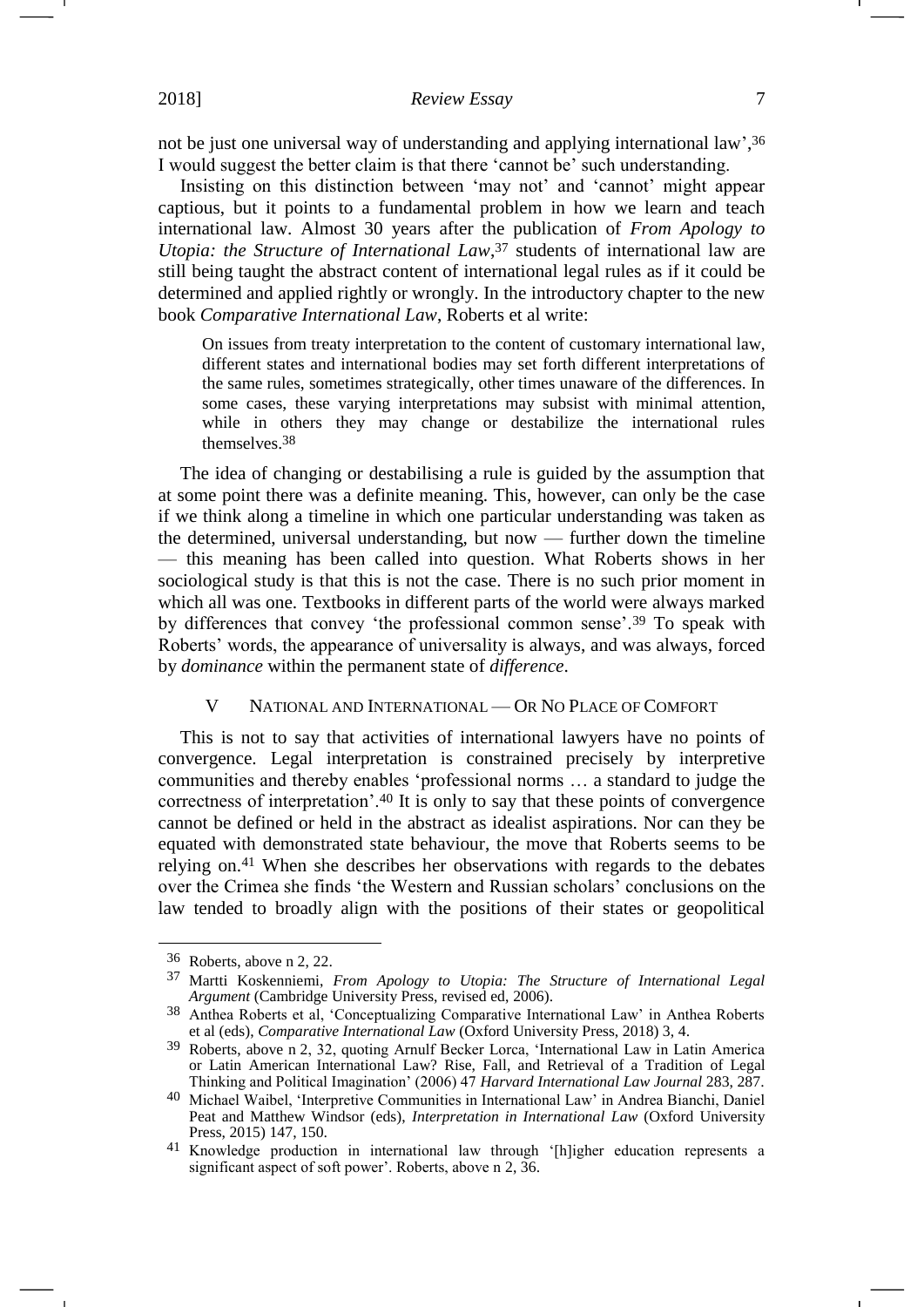regional groupings' and even though she found this 'particularly striking' for Russian international lawyers, 'Western scholars usually agreed that Russia's annexation of Crimea was manifestly illegal'.<sup>42</sup> Constructing the interpretive community along national boundaries makes these boundaries appear more stable than they are.<sup>43</sup> It also somewhat does away with the foregoing analysis by conflating individuals with states.<sup>44</sup>

Constructing the epistemic or interpretive community along the lines of national identity is a choice rather than a demand by the object of research. In international law, authors like Andrea Bianchi and Michael Waibel have pointed to other possible differentiations.<sup>45</sup> An interpretive community might be built along a differentiation between lawyers and judges, positivists and natural lawyers or human rights and trade law scholars.<sup>46</sup> Schachter himself has drawn on the idea of interpretive communities in opposition to the invisible college, but focused on differences in substantive law.<sup>47</sup> Roberts stages the problem as one of international divide along geopolitical lines. It is only within this framework that David Kennedy and Eric Posner can be part of the same interpretive community of American international lawyers, who despite all differences 'are often also distinctly American in some of their assumptions, preoccupations and approaches'. <sup>48</sup> The point here is that any construction of an interpretive community along clearly distinguishable parameters cannot fully account for all the choices individuals will have at their disposal as they are part of a variety of overlapping interpretive communities.<sup>49</sup>

Of course, a reasonable response to this argument would be to say that the national context shapes the agenda of law schools, or that the demands of the job market in any given country shape the research agenda of scholars. But the

<sup>42</sup> Ibid 237–8.

<sup>&</sup>lt;sup>43</sup> Roberts acknowledges that the 'there are many ways of dividing the divisible college, including along national lines, subject-matter lines, or with respect to connections to practice': ibid 2 n 4. However, comparative international law as a framework relies on national lines.

<sup>44</sup> Indeed, the characterisation of comparative international law is built on the distinction between national communities, as opposed to fragmentation that distinguishes along subfields of international law, or international institutions. Ibid 6.

<sup>45</sup> See Andrea Bianchi, 'The International Regulation of the Use of Force: The Politics of Interpretive Method' (2009) 22 *Leiden Journal of International Law* 651; Waibel, above n [40.](#page-6-0) See also: Andrea Bianchi, 'Epistemic Communities' in Jean d'Aspremont and Sahib Singh (eds), *Concepts for International Law: Contributions to Disciplinary Thought*  (Edward Elgar, 2018) (forthcoming).

<sup>46</sup> Waibel, above [n 40,](#page-6-0) 148.

<sup>47</sup> Oscar Schachter, 'Metaphors and Realism in International Law' (2002) 96 *American Society of International Law Proceedings* 268, 268–9.

<sup>48</sup> Roberts, above n [2,](#page-0-0) 8.

<sup>49</sup> Roberts seems to account for this when she says:

I suggest that it might be better to understand the transnational field of international law as comprising a divisible college of international lawyers. International law academics in different states often have distinct profiles based on where they studied, whom they teach, which languages they use, what and where they publish, and how they engage with practice. Rather than a single community, the field consists of separate, though overlapping, communities, often demonstrating distinct approaches, reference points, hierarchies, areas of expertise, and spheres of influence.

Ibid 52. However, in the next step she levels all these differences into differences of nationality.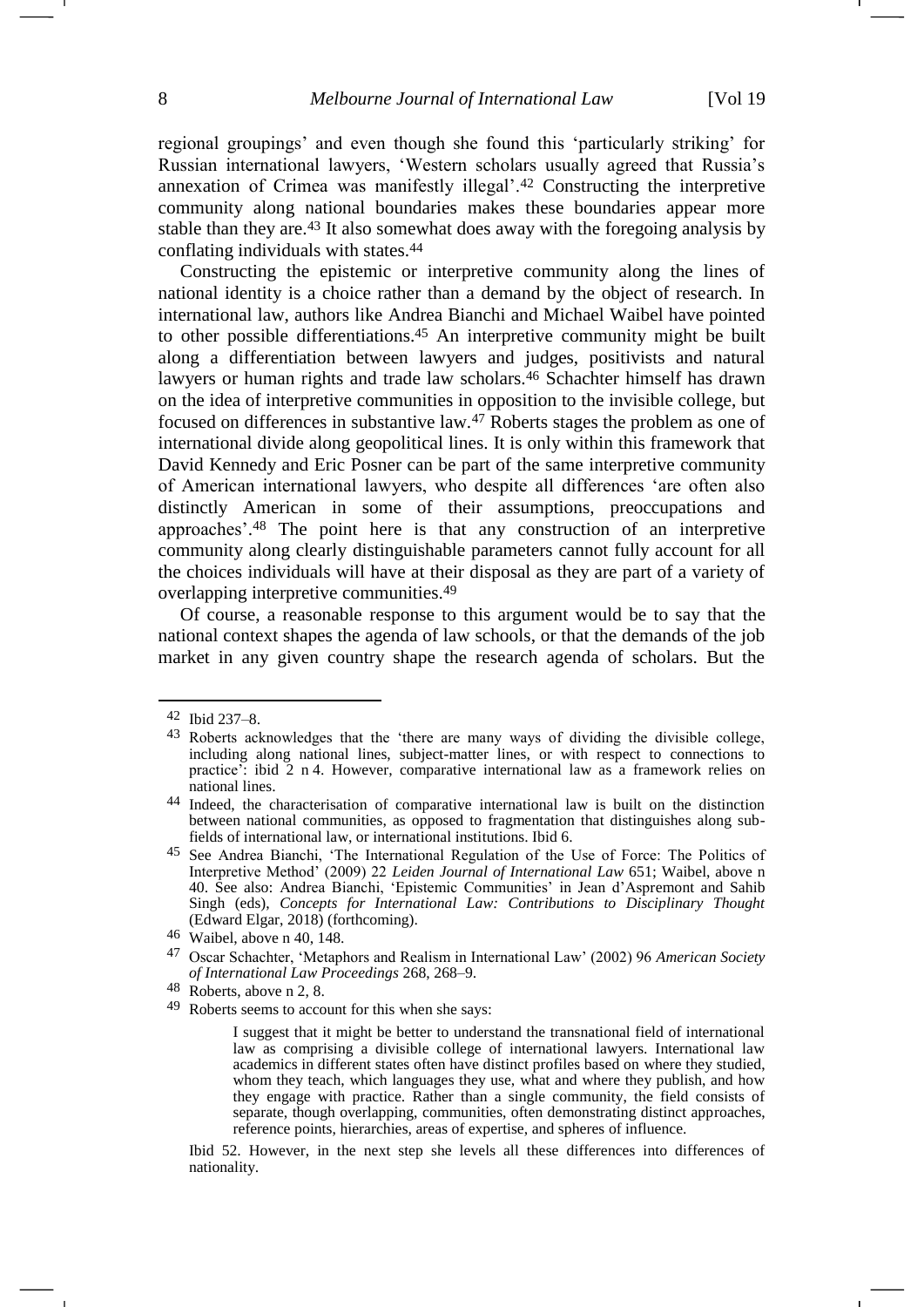individual scholar cannot be conflated with the state. It is as if one could replace the question of what is being taught, with the question of where it is taught.<sup>50</sup> Surely enough, Roberts does well in identifying that there are different national preoccupations and different readings of history that will be influential at the level of the nation-state.<sup>51</sup> The question is, how much explanatory value can one attach to these forces and how are they embedded in a larger research framework?<sup>52</sup> Drawing a direct line between understandings, approaches and interpretations of international law and the nation-state in which they are produced, in a study on geopolitical shifts, is at risk reproducing identity politics of nationalism.<sup>53</sup>

My sense is that opting for this framework provides some degree of comfort when we have thrown all the pieces up in the air and do not quite know how to put them back together. However, I think that international law is a practice that cannot provide such comfort. On the contrary, holding on to the uncertainty in decision-making and the multiple means of meaning-making available at any given moment, holding on to the situatedness of the practice without resorting to nihilism, is the task of the international lawyer.<sup>54</sup>

Returning to the focus of the book on teaching and education, much will be achieved when teachers in the gatekeeping institutions of the 'divisible college' openly account for the differences in approaches, understandings and practices of international law around the globe and when students come to their work knowing that their knowledge is situated and vulnerable, but that it also provides them with a powerful tool for change. By grounding the college of international lawyers in institutions, journals and textbooks that can be named and discussed, Roberts has brought us much closer to understanding the patterns of knowledge production in international law.<sup>55</sup> She has produced a map of international law that fills the vagueness of our imagination with palpable detail, leaving us with

<sup>50</sup> It is not the same to say that a particular law school follows a certain tradition of legal thought and thus infer something about the understanding of international law developed there, and the claim that studying in a particular state allows for the same inference.

<sup>51</sup> Ibid 185–205.

<sup>52</sup> Roberts makes a great observation with regards to the socio-economic divide that is perpetuated by the divisible college when she says that: 'Often becoming more diverse in terms of national origin equates with becoming less diverse socio-economically. The students who are able to pursue foreign legal education, usually at a high cost, disproportionately represent the elite of their states'. Ibid 217 (citations omitted). But this angle is lost in the assumption of national epistemic communities as relevant entities.

<sup>53</sup> In the current political climate, the move towards emphasising national approaches seems to be a plausible description of geopolitics. However, at the same time it is reinforcing the nationalist mindset in a time when ethical choices of solidarity along various other lines of distinction seem to be ever more important.

<sup>54</sup> The idea of situatedness as put forward by Outi Korhonen is an interesting approach to accounting for the multiplicity of interpretive frames. See Outi Korhonen, *International Law Situated: An Analysis of the Lawyer's Stance towards Culture, History and Community* (Kluwer Law International, 2000).

<sup>55</sup> Roberts draws on a study that reveals that

<sup>[</sup>o]ut of 205 sitting judges, 39 earned degrees from UK universities and 29 from US universities, including Cambridge (14), the University of London (11), Oxford (8), Columbia (7), Harvard (7), Yale (3), and New York University (NYU) (3). In France, these institutions included the University of Paris (11).

Roberts, above n [2,](#page-0-0) 40 (citations omitted).